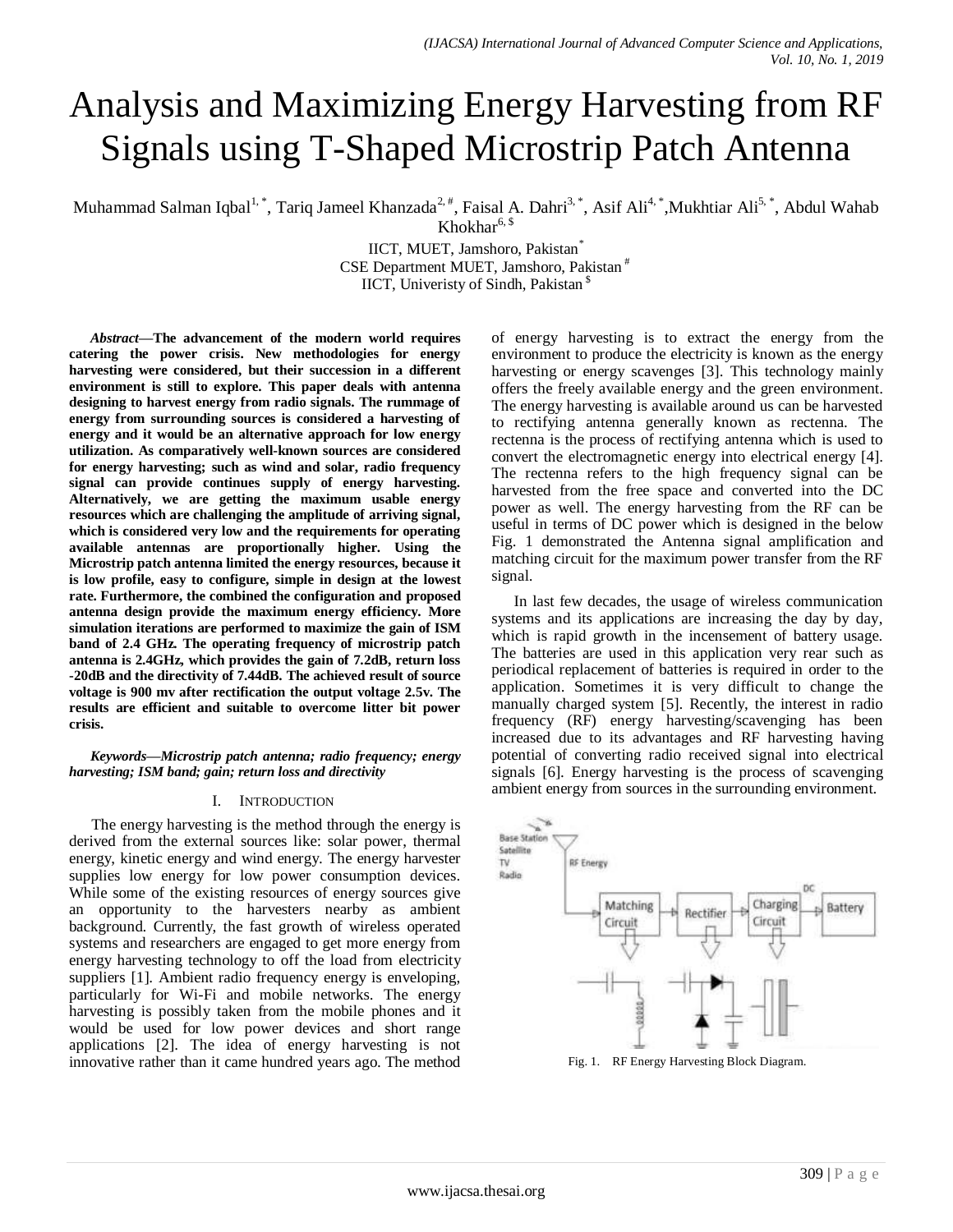#### II. LITERATURE STUDY

The previous study on energy harvesting is summarized as the following. The performance of a wireless system is restricted through the fundamental energy. To study energy harvesting based on wireless communication channel and its interference status of the point to point link [7], [8]. The author discussed ultra-low power chip based system which harvest energy form sensing applications. Three chip system contains emulation resistor circuit and radio frequency DC rectifier [9]. The some assumption are taken for wireless systems in response of energy harvesting those having a constant conversion of energy from energy harvesters [10], also energy harvesting technology is under deployment phase to facilitate low power devices in wireless networks [11]. To analyze energy harvesting based cognitive radio system. During the sensing of primary user and transmission time, energy is harvested from cognitive radio [12]. The integration of harvesting and multiple antennas would be a viable solution for enhancing energy efficiency and decreasing transmission power as a requirement of the system. [13], [14]. The multirelay system is considered and studied that how much each relay divide received RF signal power to maximization of data transfer [15]. Important parameter of the antenna utilized in energy yielding is their radiation efficiency which is identified with the its losses include dielectric and conducting along with the effectiveness, which in addition considers the accounting of mismatch losses between antenna and its feeding methods. An efficient dual band antenna for boosting reception of ambient RF signals with wide bandwidth in Wi-Fi bands 2.45GHz and 5GHz has been investigated in [16] which provide an alternative source to power sensors in harsh environments and remote places.

### III. SIMULATED PROPOSED ANTENNA DESIGN

The simulation tool is used for antenna designing is the High frequency structure simulator (HFSS). The simple microstrip patch antenna is designed using the substrate material duroid roger 5880. It has the dielectric constant value is 2.5 and the loss tangent is 0.0008, which is given in the below Table 1 and we have to calculate the width  $(Wp)$  and length (Lp) of the patch antenna through the following equation (1) and (2) [17], which is approximate the 40mm and 43mm respectively shown in the given Fig. 3.

$$
W = \frac{\lambda_o}{2} \left( \frac{2}{\epsilon_r + 1} \right)^{\frac{1}{2}}
$$
 (1)

$$
L = \frac{1}{2f_r\sqrt{\epsilon_{\text{eff}}}\sqrt{\mu_o \epsilon_o}} - 2\Delta L
$$
 (2)

In above equations the c is the speed of light,  $\epsilon_{\text{reff}}$ ,  $\mu_o$  and *L* are the effective dielectric constant, second is permeability of the free space and the extension length is denoted by  $\Delta L$  and the effective dielectric constant  $\epsilon_{\text{reff}}$  can be computed through following equations, respectively as.

$$
\Delta L = 0.412h \left[ \left( \frac{\epsilon_{\text{reff}} + 0.3}{\epsilon_{\text{reff}} - 0.258} \right) \left( \frac{\frac{W}{h} + 0.264}{\frac{W}{h} + 0.813} \right) \right]
$$
(3)

$$
\epsilon_{\text{eff}} = \frac{\epsilon_r + 1}{2} + \frac{\epsilon_r - 1}{2} \left[ \left( 1 + \frac{12W}{h} \right) \right]^{-\frac{1}{2}}
$$
(4)

The radiating patch size is represented as  $Lp * Wp$ . While the substrate width and length is highlighted as Ws and Ls. The operating frequency of designing antenna, the dielectric constant and the height of the substrate are 2.4GHz, 4.3 and 1.5mm, respectively. As the design model considered as a proposed antenna model which is analyzed as transmission line, therefore the Wp and Lp can be calculated through the given formulas as suggested in [18-20]. The proposed antenna design for the microstrip patch antenna is suggested the inset fed for the input impedance Zo as  $50\Omega$ .

The antenna is simulated in the HFSS simulator; thus, the specific values are required to design the antenna in estimated simulator. The simulation parameter values are calculated from the specified equations as mentioned in the section. After numerical calculations, the proposed antenna is modeled as the sample of patch antenna is shown in Fig. 2.



Fig. 2. Basic Microstrip Patch Antenna Design.

TABLE I. SIMULATION DESIGN SPECIFICATIONS OF ENERGY HARVESTING ANTENNA

| S. no.           | <b>Parameters</b>          | <b>Values</b>     |
|------------------|----------------------------|-------------------|
| 1.               | Substrate Dielectric       | 4.3               |
|                  | Constant                   |                   |
| 2.               | <b>Inset Gap</b>           | 4mm               |
| 3.               | Inset Length               | 8 <sub>mm</sub>   |
| $\overline{4}$ . | <b>Substrate Thickness</b> | 1.5 <sub>mm</sub> |
| 5.               | <b>Operating Frequency</b> | $2.4$ GHz         |
| б.               | Patch Width                | 40 <sub>mm</sub>  |
| 7.               | Patch Length               | $43$ mm           |
| 8.               | Substrate Width            | 60 <sub>mm</sub>  |
| 9.               | Substrate Length           | 60 <sub>mm</sub>  |
| 10.              | Feed Width                 | 7mm               |
| 11.              | Feed Length                | 16mm              |
| 12.              | <b>Input Impedance</b>     | 50 $\Omega$       |
|                  |                            |                   |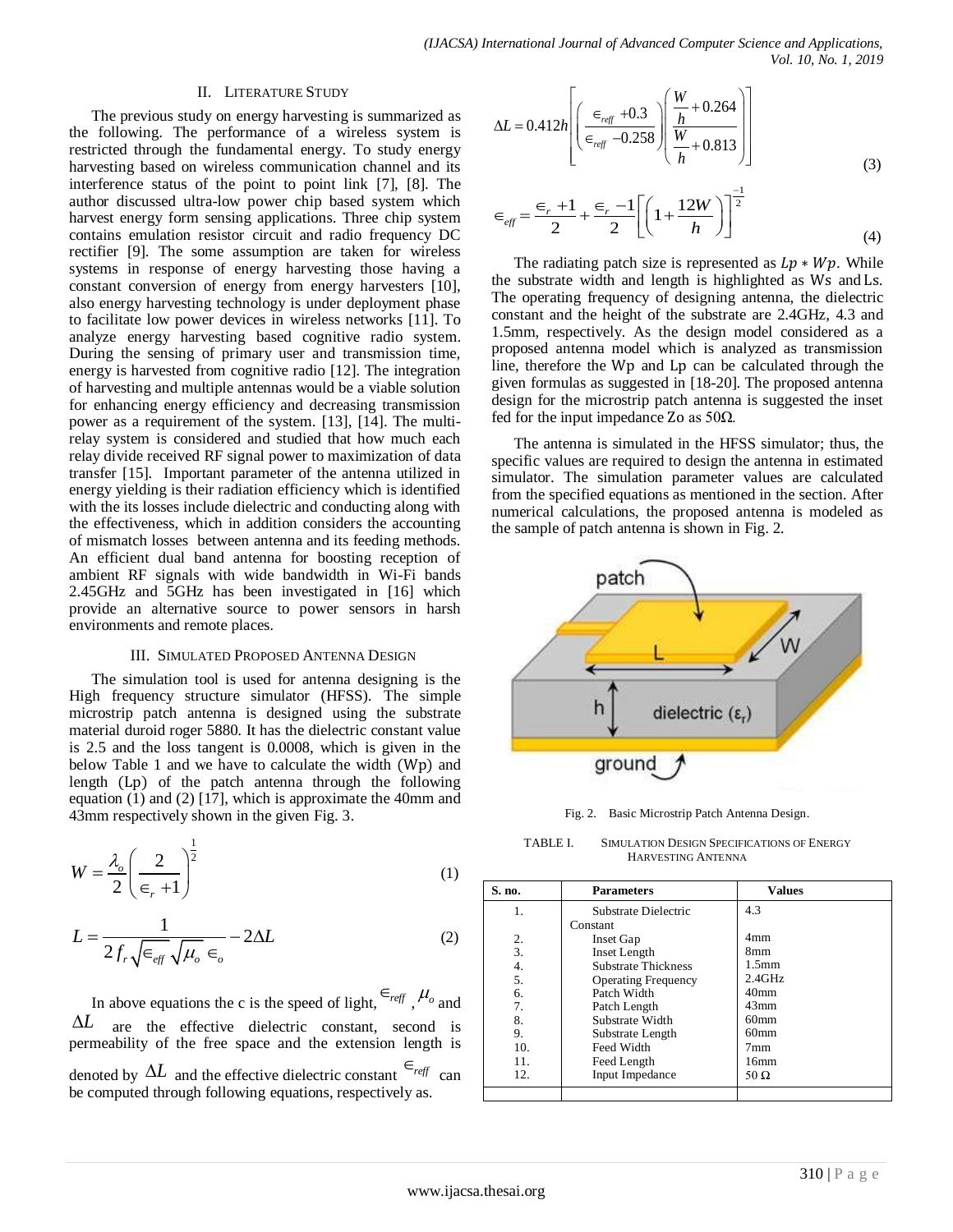### IV. SIMULATION RESULTS AND DISCUSSION

In this section, we discussed about the simulation parameters and their results. The T-shaped microstrip patch antenna is simulated and configuration of the proposed antenna in HFSS simulator demonstrated in Fig. 3. The Tshaped antenna having a slot on the patch looking like T alphabet and it is used to get more energy for the energy harvesting system as results reveals in subsequent section.

The antenna simulation parameters are already discussed in the previous session. The simulation results are presents in the given section.

The antenna rectifier model is developed as shown in Fig. 4. The RF input signal is used in simulation is presented in Fig. 5. By the trial and error method, the achieved results were determined as more than 900 mv. The rectified and filtered output of the simulated circuit design is depicted in Fig. 6. The variation of the simulated return loss as a function of frequency is presented microstrip patch antenna which is presented in Fig. 7. The air gap is varied; the bandwidth and gain do not show significant changes. However, the return loss is increased as the air gap increases.





Fig. 4. Circuit Diagram of Rectifier for RF Harvesting in Multisim V14.



Fig. 5. RF Input Signal to the Rectifier Circuit.



Fig. 6. Filtered and Rectified Output of Simulated Circuit.

Antenna size and frequency are related inversely so operating range of 2.4GHz will result in miniaturized design and its given frequency they obtained return loss is -20dB. The term gain expresses the radio waves are directed in a direction which is the converted form of input power. In the Fig. 8 illustrates the maximum gain 7.2dB is achieved at frequency of 2.4GHz. The omnidirectional directivity is experienced and having a numeric value of 7.44 dB as shown in Fig. 9. The acquired simulation results are suitable for the energy harvesting applications. The 3D polarization results have also been measured to confirm the good polarization. The following Fig. 10 shows the polarization around 6.071 magnitudes. The polarization is mostly directed in horizontal direction is suitable for EH application. Fig. 11 illustrates the result of T-shaped microstrip patch antenna of the Radiation pattern of gain, it is good radiation pattern that covers the front direction, it also describes the vertical half power-beam width. The voltage standing wave ratio (VSWR) of the T-shaped microstrip patch antenna is measured as a 1.2 and the input impedance of the simulated antenna is 49.5 which is nearly equal to the value of set impedance or input impedance, which demonstrate that the suggested antenna has minimum losses.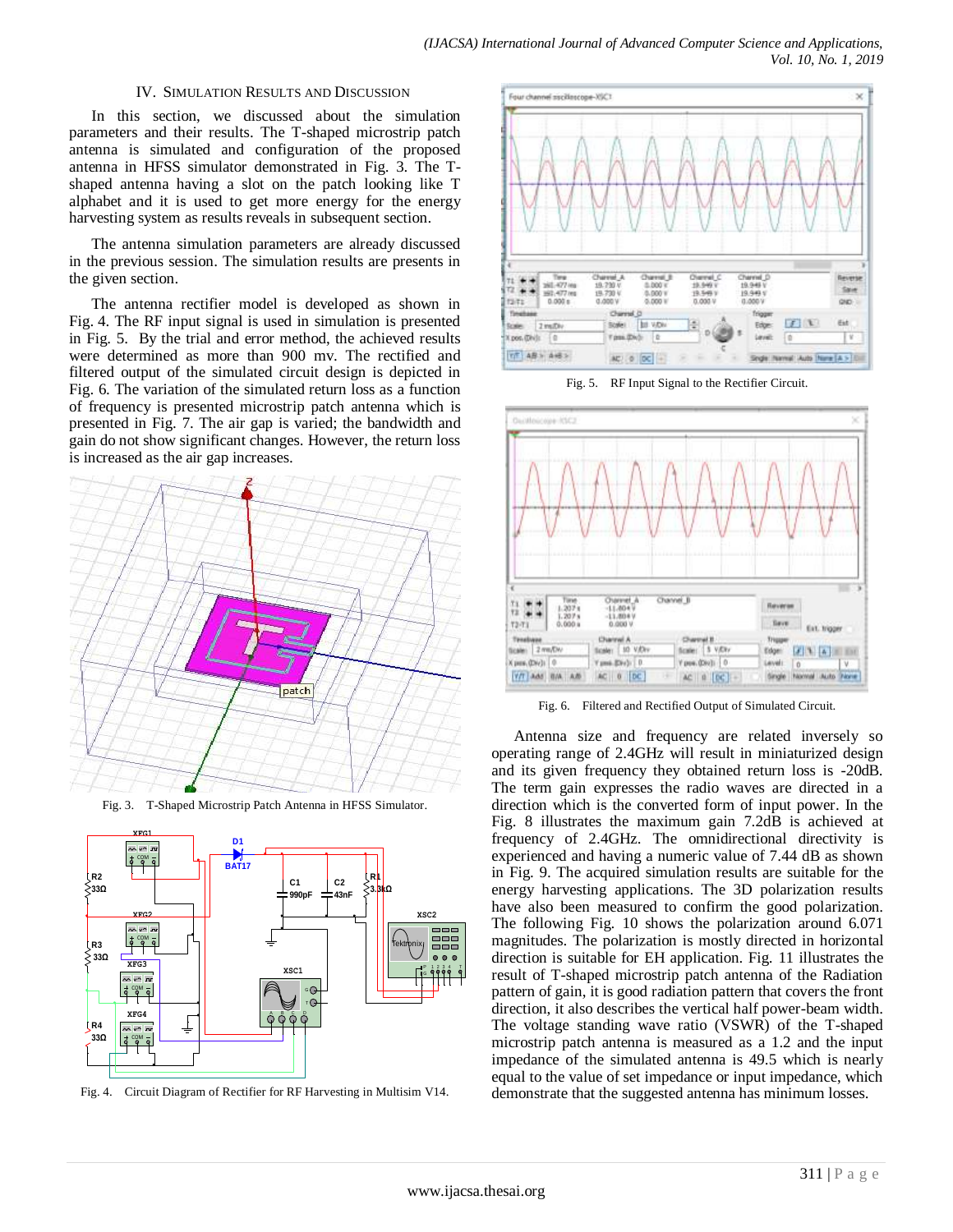

Fig. 7. T-Shaped Microstrip Patch Antenna Simulated Return Loss.



Fig. 8. T-Shaped Microstrip Patch Antenna Simulated 3D Gain.



Fig. 9. T-Shaped Microstrip Patch Antenna Simulated Directivity.

The performance of U and T-shaped antenna is quite similar but in u shape having more harmonics are experienced. The T-shape performs better in a freely available spectrum, which is considered a wireless local area network. The efficiency of antenna is quite good in gain and directivity to capture the RF signals from the free space. The authors [21] have achieved a low gain so that T-shape antenna is preferable over U-shaped antenna.



Fig. 10. T-Shaped Microstrip Patch Antenna Simulated Polarization.



Fig. 11. T-Shaped Microstrip Patch Antenna Simulated Radiation Pattern.

#### V. CONCLUSION

T-shaped microstrip patch antenna is designed for energy harvesting in one of the well-known simulator high frequency structure simulator (HFSS) software. The size of antenna is 60x60mm using FR4 substrate material with dielectric constant of 4.3 along the operating frequency 2.4GHz. The feature of proposed antenna is studied and has been optimized to get better results using a simulation platform. Numbers of simulation iterations were performed to check the performance of antenna in order to maximize gain around the ISM band of 2.4 GHz. Energy radiation distributions in space are presented through a quasi-omnidirectional radiation pattern at the frequency of 2.4 GHz. Low power consuming electronic devices and sensor networks are main target of energy harvesting to get more benefits from these networks. The presented work has more potential for future networks which will be only a way to power the network through harvesting technology. The result shows that it can work properly with low return loss, relatively high gain and good radiation pattern. The expected characteristics are obtained, and hence the proposed antenna is substantial and to be used as the front-end section of an energy harvesting system. The return loss of  $-20$  dB is noted at resonating frequency of 2.4 GHz with gain is 7.2 dB and directivity of 7.44 dB. This antenna is suitable candidate for the energy harvesting applications. Rectifier simulation results are validated and